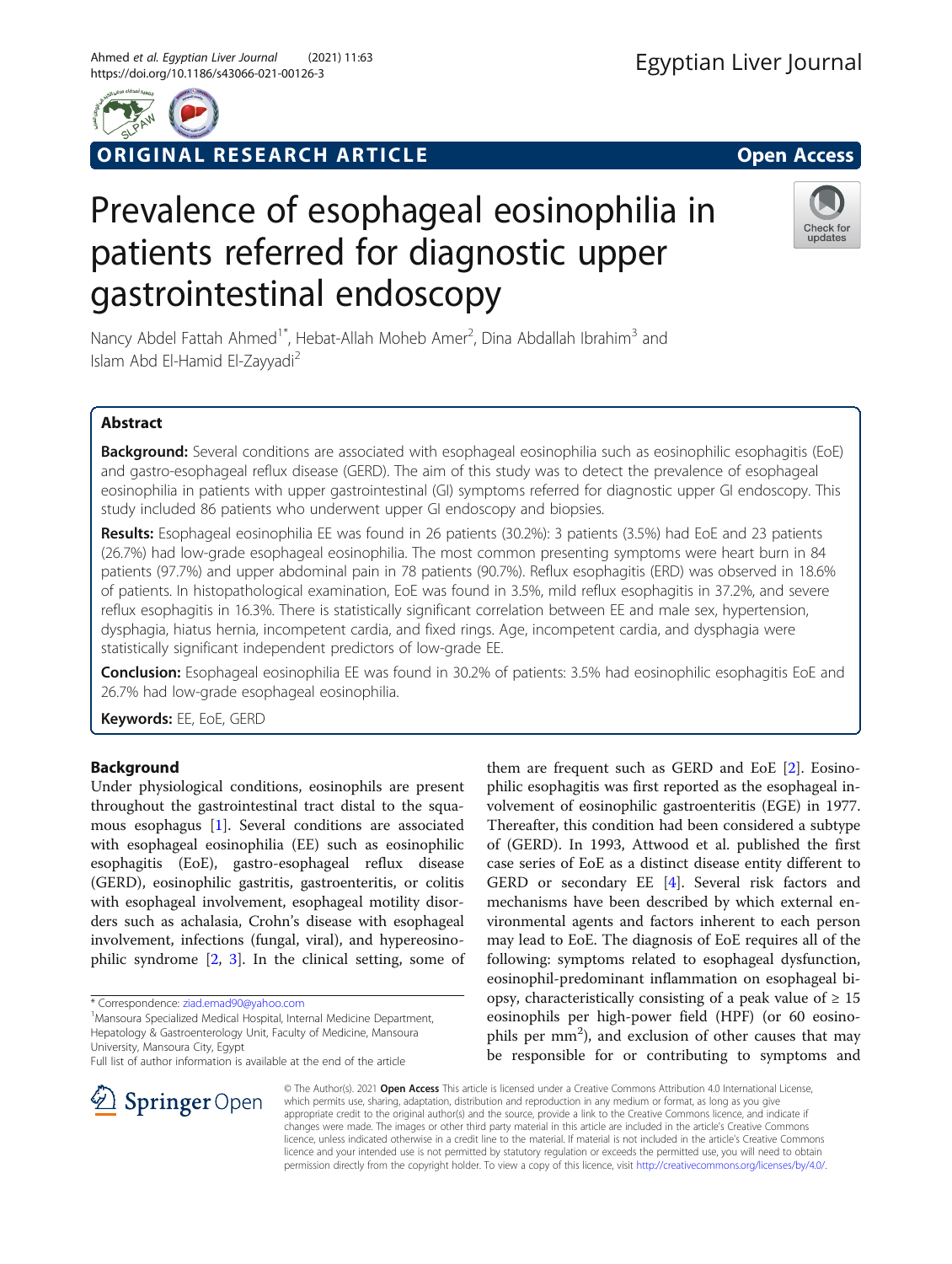esophageal eosinophilia [[2\]](#page-6-0). The most common symptom of EoE in adults is dysphagia [\[5](#page-6-0)]. Endoscopic findings of EoE are frequently described using the EoE endoscopic reference score (EREFS), which stands for the five key findings (edema, rings, exudates, furrows, and strictures) [[6\]](#page-6-0). In addition, the endoscopic appearance of the esophagus may be normal in 10 to 25% of patients with EoE [[7](#page-6-0)]. A histological diagnosis is confirmed when there are  $\geq$  15 eosinophils per high-power field (HPF) [[2\]](#page-6-0). Currently, the recommendation is to take at least six biopsies from two different sites, typically from the distal and proximal esophagus [[8\]](#page-6-0). The diagnostic sensitivity increased to almost 100% with five or more biopsies [\[4](#page-6-0)]. The therapeutic approach consists of the "3D" concept: diet, drugs, and dilation [[4\]](#page-6-0). Current United European Gastroenterology guidelines recommend swallowed topical corticosteroids (STCs), highdose PPI, or elimination diet for the initial treatment of EoE [\[9](#page-6-0)]. GERD has been defined by the Montreal Classification as a condition that occurs due to retrograde flow of gastric contents into the esophagus that lead to troublesome symptoms, which are typically heartburn and regurgitation  $[10]$  $[10]$ . GERD can be classified as erosive reflux disease (ERD) or non-erosive reflux disease (NERD) [\[11](#page-6-0)].

## **Objectives**

To detect the prevalence of esophageal eosinophilia in patients with upper GI symptoms referred for diagnostic upper GI endoscopy.

## **Methods**

## Study design

The present study was a cross-sectional prevalence study.

#### Settings

The study was conducted at Mansoura Specialized Medical Hospital.

#### Participants

This study included 86 adult patients with unexplained upper GI symptoms referred for diagnostic upper GI endoscopy at Mansoura Specialized Medical Hospital.

# Variables

## Inclusion criteria

Adult patients (> 18 years) with unexplained upper GI symptoms (dysphagia, heartburn, nausea, vomiting, and upper abdominal pain) referred for diagnostic upper GI endoscopy at Specialized Medical Hospital, Mansoura University.

## Exclusion criteria

Patients with the following:

- Advanced heart failure.
- Chronic liver disease.
- Chronic kidney disease.

## Malignancy.

 Other causes of esophageal eosinophilia as achalasia, Crohn's disease and infections such as candidal esophagitis, connective tissue disorders, and hypereosinophilic syndrome.

## Data sources/measurement

All selected patients were subjected to careful history taking, physical examination, laboratory tests including complete blood count (CBC), differential leucocytic count, serum creatinine, liver biochemical tests, abdominal ultrasound, upper GI endoscopy (esophagitis endoscopic reference score was used to minimize observer variability), biopsy (6 esophageal and 4 antral biopsies) and lastly, histopathological examination by staining the biopsies with hematoxylin and eosin (H&E). On the high-power field, the pathologist counted the eosinophils. The presence of more than 15 eosinophils/HPF was diagnostic for EoE and presence of less than 15 eosinophils/HPF indicates low-grade EE.

## Bias

N/A

#### Study size

The study size is determined by the statistician.

## Quantitative variables

N/A

#### Statistical methods

Data were entered and analyzed using IBM-SPSS software (IBM Corp. Released 2017. IBM SPSS Statistics for Windows, Version 25.0. Armonk, NY: IBM Corp.)

## Results

EE was found in 26 patients (30.2%): 3 patients (3.5%) had EoE and 23 patients (26.7%) had low-grade esophageal eosinophilia as shown in Table [1.](#page-2-0)

The most common presenting symptoms were heart burn in 84 patients (97.7%) and upper abdominal pain in 78 patients (90.7%) as shown in Table [1.](#page-2-0)

Reflux esophagitis (ERD) was observed in 18.6% of patients as shown in Table [1](#page-2-0).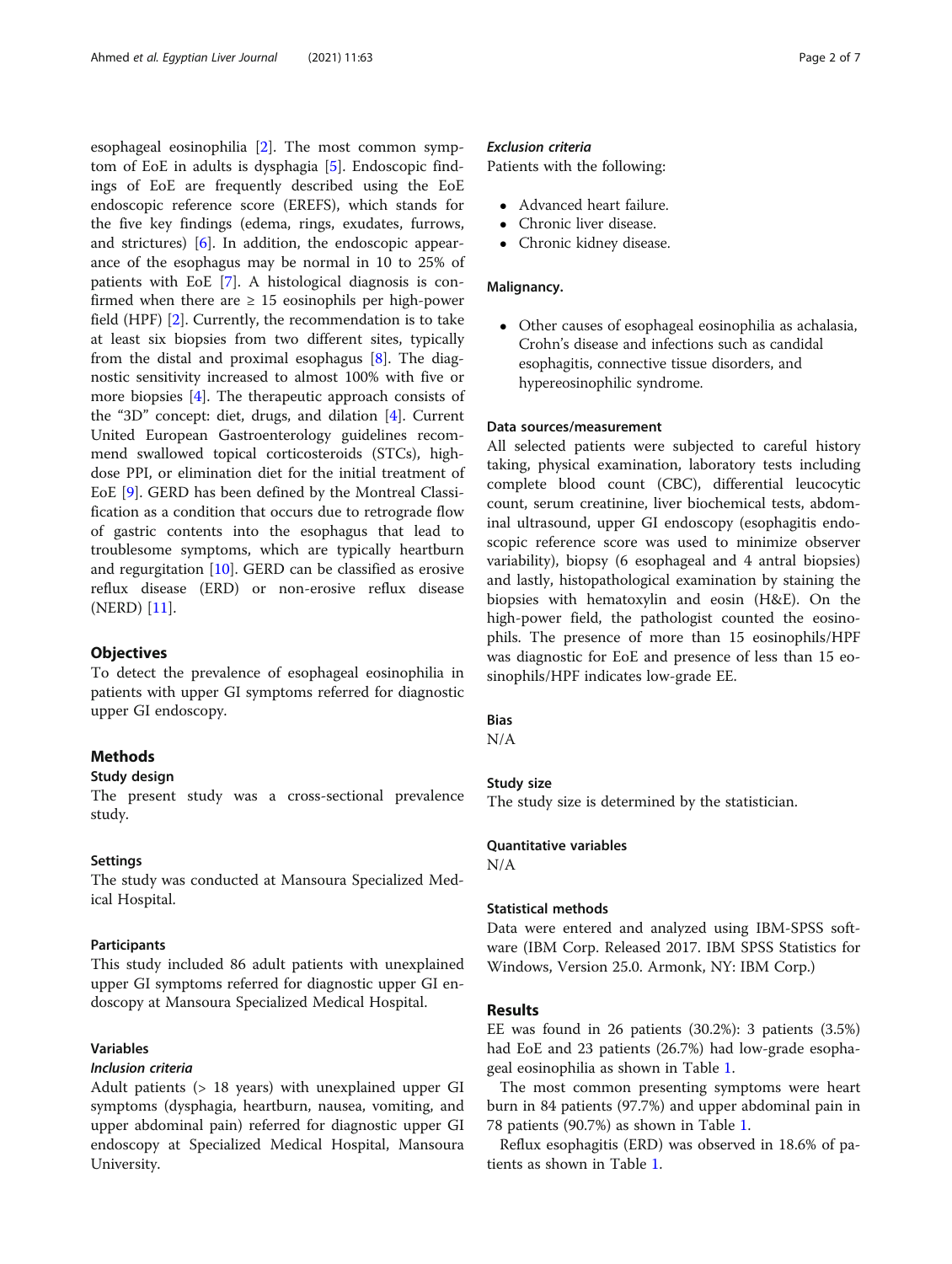<span id="page-2-0"></span>Ahmed et al. Egyptian Liver Journal (2021) 11:63 Page 3 of 7

| <b>Table 1</b> Descriptive statistics of demographic, clinical, |
|-----------------------------------------------------------------|
| endoscopic and histopathological parameters of the studied      |
| cases $(N = 86)$                                                |

| Variable                                              | Ν              | %        |
|-------------------------------------------------------|----------------|----------|
| <b>Residence:</b>                                     |                |          |
| rural                                                 | 62             | 72.1     |
| urban                                                 | 24             | 27.9     |
| <b>Heart burn</b>                                     | 84             | 97.7     |
| Upper abdominal pain                                  | 78             | 90.7     |
| Nausea                                                | 42             | 48.8     |
| Vomiting                                              | 24             | 27.9     |
| Dysphagia                                             | 22             | 25.6     |
| Unintentional weight loss                             | 5              | 5.8      |
| <b>Current smoking</b>                                | 14             | 16.3     |
| Atopy                                                 | 8              | 9.3      |
| DM                                                    | $\overline{4}$ | 4.7      |
| Hypertension                                          | 10             | 11.6     |
| <b>NSAIDs use</b>                                     | 8              | 9.3      |
| PPI use                                               | 76             | 88.4     |
| PPI duration (months) median (min.-max.)              | 3              | $(0-12)$ |
| Reflux oesophagitis                                   | 16             | 18.6     |
| Grade A                                               | 10             | 11.6     |
| Grade B                                               | 4              | 4.7      |
| Grade C                                               | 2              | 2.3      |
| Incompetent cardia                                    | 42             | 48.8     |
| <b>Hiatus hernia</b>                                  | 8              | 9.3      |
| <b>Fixed rings (Trachealization)</b>                  | 6              | 7        |
| Gastritis                                             | 59             | 68.6     |
| Antral gastritis                                      | 45             | 52.3     |
| Pan gastritis                                         | 14             | 16.3     |
| <b>Histopathologically Oesophagitis</b>               | 46             | 53.5     |
| Mild                                                  | 32             | 37.2     |
| Severe                                                | 14             | 16.3     |
| Eosinophilic oesophagitis (eosinophils $\geq$ 15/HPF) | 3              | 3.5      |
| Basal cell hyperplasia                                |                |          |
| $< 15\%$                                              | 48             | 55.8     |
| 15-30%                                                | 34             | 39.5     |
| $> 30\%$                                              | 4              | 4.7      |
| Papillary elongation                                  |                |          |
| < 50%                                                 | 70             | 81.4     |
| 50-75%                                                | 16             | 18.6     |
| Dilated intercellular space                           |                |          |
| Absent                                                | 36             | 41.9     |
| < one lymphocyte diameter                             | 40             | 46.5     |
| $\geq$ one lymphocyte diameter                        | 10             | 11.6     |
| Intraepithelial eosinophils                           |                |          |

Table 1 Descriptive statistics of demographic, clinical, endoscopic and histopathological parameters of the studied cases  $(N = 86)$  (Continued)

| cases ( $N = 86$ ) (Continued)                                                                                                                                         |                |                                                           |  |  |
|------------------------------------------------------------------------------------------------------------------------------------------------------------------------|----------------|-----------------------------------------------------------|--|--|
| Absent                                                                                                                                                                 | 60             | 69.8                                                      |  |  |
| 1-2 cells                                                                                                                                                              | 20             | 23.3                                                      |  |  |
| $> 2$ cells                                                                                                                                                            | 6              | 7                                                         |  |  |
| Intraepithelial neutrophils                                                                                                                                            |                |                                                           |  |  |
| Absent                                                                                                                                                                 | 82             | 95.3                                                      |  |  |
| 1-2 cells                                                                                                                                                              | 2              | 2.3                                                       |  |  |
| $> 2$ cells                                                                                                                                                            | $\mathfrak{D}$ | 2.3                                                       |  |  |
| Intraepithelial mononuclear cells                                                                                                                                      |                |                                                           |  |  |
| 0-9 cells                                                                                                                                                              | 86             | 100                                                       |  |  |
| Chronic gastritis                                                                                                                                                      | 70             | 81.4                                                      |  |  |
| H. pylori-associated gastritis                                                                                                                                         | 42             | 48.8                                                      |  |  |
| Descriptive statistics of clinico-demographic, laboratory,<br>endoscopic and histopathological parameters the three<br>eosinophilic oesophagitis cases (EoE) $(N = 3)$ |                |                                                           |  |  |
| Characteristic                                                                                                                                                         | Statistic      |                                                           |  |  |
| Sex                                                                                                                                                                    |                | All were male<br>patients                                 |  |  |
| Age range                                                                                                                                                              |                | 34-73 years                                               |  |  |
| <b>Current smoking</b>                                                                                                                                                 |                | $1(33.3\%)$                                               |  |  |
| DM, hypertension and atopy                                                                                                                                             | None           |                                                           |  |  |
| NSAIDs use                                                                                                                                                             | None           |                                                           |  |  |
| PPI use (Duration range in months)                                                                                                                                     |                | All (2-4 months)                                          |  |  |
| Dysphagia                                                                                                                                                              | All            |                                                           |  |  |
| Upper abdominal pain and heart burn                                                                                                                                    | All            |                                                           |  |  |
| Nausea and vomiting                                                                                                                                                    | None           |                                                           |  |  |
| Unintentional weight loss                                                                                                                                              | None           |                                                           |  |  |
| <b>WBC count range</b>                                                                                                                                                 |                | $5.8 - 6.3$                                               |  |  |
| Eosinophil count range                                                                                                                                                 |                | $0.05 - 0.1$                                              |  |  |
| Eosinophilia                                                                                                                                                           |                | Mild eosinophilia<br>in 1 case                            |  |  |
| Hemoglobin level range                                                                                                                                                 |                | 13.3-14.0                                                 |  |  |
| Platelet count range                                                                                                                                                   |                | 172-285                                                   |  |  |
| Hiatus hernia and incompetent cardia                                                                                                                                   |                | 1 (33.3%)                                                 |  |  |
| Fixed rings                                                                                                                                                            | 2 (66.7%)      |                                                           |  |  |
| Reflux oesophagitis (ERD)                                                                                                                                              | None           |                                                           |  |  |
| Basal cell hyperplasia                                                                                                                                                 |                | Present (15-30% of<br>total thickness)                    |  |  |
| Papillary elongation                                                                                                                                                   | all            | Normal (< 50%) in                                         |  |  |
| Dilated intercellular space                                                                                                                                            |                | Dilated $(< 1$<br>lymphocyte) in all                      |  |  |
| Intra epithelial eosinophils                                                                                                                                           |                | $\geq$ 15/HPF in all                                      |  |  |
| Intra epithelial neutrophils                                                                                                                                           | patient        | $>$ 2 cells in 1<br>No cells in the<br>two other patients |  |  |
| - 12                                                                                                                                                                   |                |                                                           |  |  |

Intra epithelial mononuclear cells **Not present**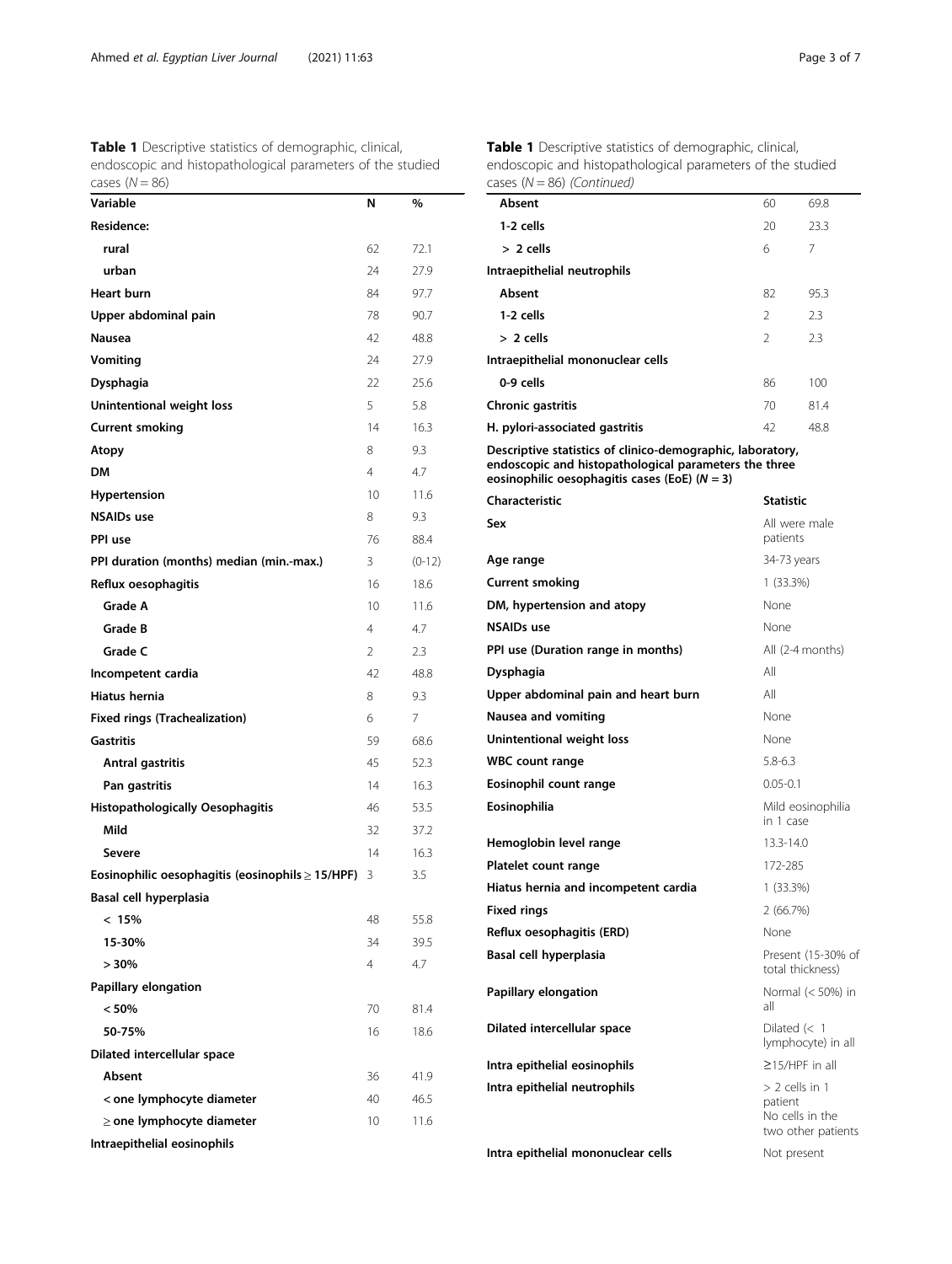<span id="page-3-0"></span>Table 1 Descriptive statistics of demographic, clinical, endoscopic and histopathological parameters of the studied cases  $(N = 86)$  (Continued)

| reflux oesophagitis (histologically)   | Severe reflux<br>esophagitis in 1<br>patient.<br>No reflux in 2<br>other patients |
|----------------------------------------|-----------------------------------------------------------------------------------|
| H. pylori-associated chronic gastritis | All                                                                               |

In histopathological examination, EoE was found in 3.5%, mild reflux esophagitis in 37.2%, and severe reflux esophagitis in 16.3% as shown in Tables [1](#page-2-0) and [1](#page-2-0).

There is statistically significant correlation between EE and proportions of male sex, hypertension, dysphagia, hiatus hernia, incompetent cardia, and fixed rings as shown in Table 2.

Age, incompetent cardia, and dysphagia were statistically significant independent predictors of low-grade EE as shown in Table 3.

This table showed that 62 patients (72.1%) live in rural areas and 24 patients (27.9%) in urban areas. The most common symptoms were heart burn in 84 patients (97.7%) and upper abdominal pain in 78 patients (90.7%), while dysphagia was observed in 22 patients (25.6%). Current smoking in 14 (16.3%) patients, atopy in 8  $(9.3\%)$ , and PPI use in 76  $(88.4\%)$ patients with median duration of 3 months (0–12).

On endoscopic examination, reflux esophagitis was observed in 18.6%, incompetent cardia in 48.8% and fixed rings in 7% of patients. Gastritis was observed in 59 patients 68.6% (45 antral and 14 pan gastritis).

On histopathological examination, EE was found in 26 patients (30.2%): 3 patients (3.5%) had EoE and 23 patients (26.7%) had low-grade esophageal eosinophilia (< 15 eosinophils/HPF). Mild reflux esophagitis was found in 37.2%, severe reflux esophagitis in 16.3%, and H. pylori-associated gastritis in 48.8% of cases.

This table shows that EoE cases were males, and their age range from 34 to 73 years. One patient was a smoker. All 3 patients had recent history of PPI use (for 2–4 months). All patients had dysphagia, upper abdominal pain, and heart burn. No one had atopy. No one had peripheral eosinophilia. WBCs, hemoglobin, and platelets were within normal range. In upper GI endoscopy, 2 patients had fixed rings while 1 patient had normal appearing mucosa. Incompetent cardia and hiatus hernia were observed in 1 patient. ERD was not observed in any patient. According to histopathological findings, basal cell hyperplasia and dilated intercellular space were observed in all patients, but there was no papillary elongation. Intra epithelial eosinophils were  $\geq$  15.

| Study variable                                              | <b>Correlation coefficient</b> | P value |  |
|-------------------------------------------------------------|--------------------------------|---------|--|
| <b>Rank biserial correlation</b><br>(dichotomous variables) | $r_{rb}$                       |         |  |
| Marital status                                              | 0.025                          | 0.817   |  |
| Sex                                                         | $-0.246$                       | 0.022   |  |
| Residence                                                   | 0.185                          | 0.088   |  |
| Diabetes mellitus                                           | 0.086                          | 0.431   |  |
| Hypertension                                                | 0.217                          | 0.045   |  |
| Atopy                                                       | 0.125                          | 0.252   |  |
| <b>NSAIDs</b> use                                           | 0.125                          | 0.252   |  |
| PPI use                                                     | $-0.066$                       | 0.548   |  |
| Dysphagia                                                   | 0.336                          | 0.002   |  |
| Nausea                                                      | $-0.056$                       | 0.607   |  |
| Vomiting                                                    | 0.026                          | 0.812   |  |
| Heartburn                                                   | 0.101                          | 0.355   |  |
| Abdominal pain                                              | 0.042                          | 0.699   |  |
| Chronic gastritis                                           | $-0.186$                       | 0.086   |  |
| H. pylori                                                   | $-0.011$                       | 0.923   |  |
| Hiatus hernia                                               | 0.485                          | < 0.001 |  |
| Incompetent cardia                                          | $-0.348$                       | 0.001   |  |
| Fixed rings                                                 | 0.452                          | < 0.001 |  |
| Weight loss                                                 | $-0.084$                       | 0.429   |  |

Table 2 Correlation between EE as an ordinal variable and dichotomous study variables

Table 3 Predictors of the likelihood of low-grade EE vs absent EE

| Predictor       | <b>Univariate</b> |            | <b>Multivariate</b> |         |     |                |
|-----------------|-------------------|------------|---------------------|---------|-----|----------------|
|                 | P value           | <b>COR</b> | 95% CI              | P value | OR. | 95% CI         |
| Age (years)     | 0.002             |            |                     | 0.019   |     |                |
| $<$ 46 years    |                   | R          | R                   |         | R   | R              |
| $\geq$ 46 years |                   | 5.2        | $1.8 - 14.7$        |         | 4.4 | $1.3 - 15$     |
| Cardia          | 0.001             |            |                     | 0.007   |     |                |
| Competent       |                   | R          | R                   |         | R   | R              |
| Incompetent     |                   | 8.2        | $2.5 - 27.2$        |         | 5.8 | $1.6 - 20.9$   |
| Dysphagia       | 0.034             |            |                     | 0.033   |     |                |
| Absent          |                   | R          | R                   |         | R   | R              |
| Present         |                   | 3.2        | $1.1 - 9.4$         |         | 4.3 | $1.1 - 16.6$   |
| Hypertension    | 0.023             |            |                     | 0.203   |     |                |
| Absent          |                   | R          | R                   |         | R   | R              |
| Present         |                   | 4.9        | $1.2 - 19.6$        |         | 2.7 | $0.583 - 12.6$ |

 $R$  = reference category, COR = crude odds ratio, OR = odds ratio, CI = confidence interval, P value binary logistic regression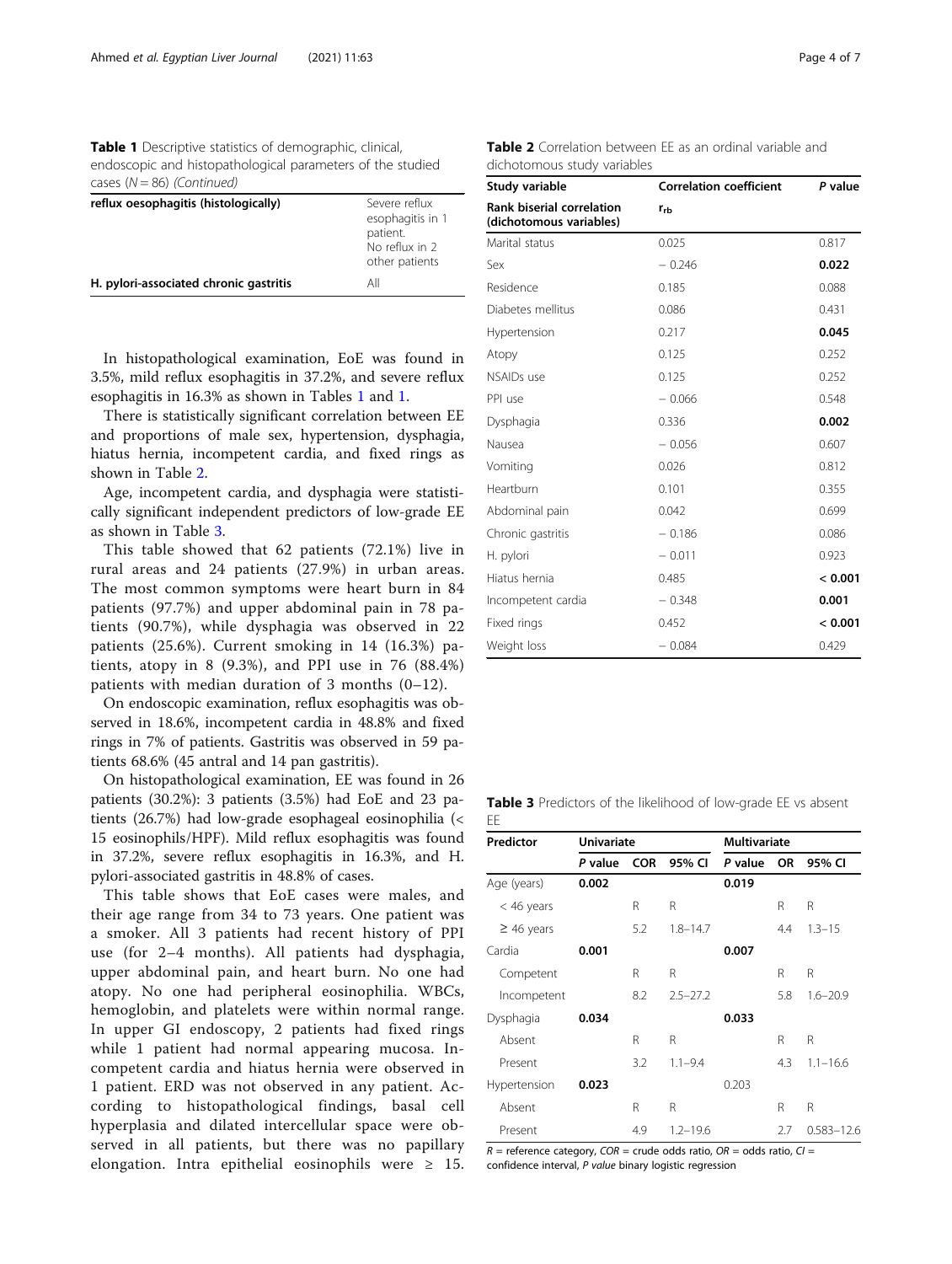There was severe reflux esophagitis in the patient. All 3 patients had H. pylori in gastric biopsy.

This table showed a statistically significant correlation between EE and proportions of male sex, hypertension, dysphagia, hiatus hernia, incompetent cardia, and fixed rings.

As the proportions of male sex, hypertension, dysphagia, hiatus hernia, incompetent cardia, and fixed rings go up, the grading of EE goes up. No statistically significant correlation with other dichotomous variables.

This table showed the results of binary logistic regression analysis that was run to ascertain the effects of age ≥ 46 years, incompetent cardia, presence of dysphagia, and hypertension on the likelihood that participants will exhibit low-grade EE. Univariate analysis showed that each of the four predictor variables was statistically significant. On running multivariate analysis, only age, incompetent cardia, and dysphagia were statistically significant independent predictors of low-grade EE.

The model was statistically significant  $(\chi^2 \mid 4] = 27.338$ ,  $P < 0.001$ ).

The model correctly classified 75.9% of cases with sensitivity of 56.5% and specificity of 83.3%.

Participants with older age  $(\geq 46)$ , incompetent cardia, and dysphagia had 4.4, 5.8, and 4.3 times higher odds to exhibit low-grade EE.

#### **Participants**

This study included 86 adult patients with unexplained upper GI symptoms referred for diagnostic upper GI endoscopy at Mansoura Specialized Medical Hospital.

## Descriptive data, outcome data, and main results

Descriptive data, outcome data, and main results are shown in Tables [1,](#page-2-0) [2](#page-3-0) and [3](#page-3-0).

#### Other analyses

N/A

#### Key results

EE was found in 26 patients (30.2%): 3 patients (3.5%) had EoE and 23 patients (26.7%) had low-grade esophageal eosinophilia.

The most common presenting symptoms were heart burn in 84 patients (97.7%) and upper abdominal pain in 78 patients (90.7%). Reflux esophagitis (ERD) was observed in 16 patients (18.6%). In histopathological examination, EoE was found in 3 patients (3.5%), mild reflux esophagitis in 32 patients (37.2%), and severe reflux esophagitis in 14 patients (16.3%). EoE patients were 3 males and had dysphagia but no history of atopy. Two EoE patients had fixed rings while 1 patient had normal appearing mucosa. There is statistically significant correlation between EE and proportions of male sex, hypertension, dysphagia, hiatus hernia, incompetent cardia, and fixed rings. Age, incompetent cardia, and dysphagia were statistically significant independent predictors of low-grade EE.

#### **Discussion**

The present study included 86 patients with upper GI symptoms referred for upper GI endoscopy. Eosinophils are not present in the esophagus under normal conditions [[1\]](#page-6-0). Eosinophilic esophagitis diagnosis should be confirmed histologically based on the presence of more than 15 eosinophils per high-power field and the exclusion of other causes of eosinophilia [[7](#page-6-0)].

Therefore, the aim of our study was to detect the prevalence of esophageal eosinophilia in patients with upper gastrointestinal (GIT) symptoms referred for diagnostic upper GIT endoscopy. In the current study, 14 patients (16.3%) were smokers, 4 patients (4.7%) had D.M, 10 patients (11.6%) had hypertension, 8 patients (9.3%) had atopy, 8 patients (9.3%) had history of recent NSAIDs use, and 76 patients (88.4%) were with recent history of PPIs use with median duration of 3 months. In similar study conducted by Hunter et al. (2014) [[12](#page-6-0)] on 91 adult patients presenting with various upper gastrointestinal symptoms, they found that 61.5% of patients were males and 38.4% were females. One third of the patients gave history of smoking and 71% gave history of PPIs use. In our study, the most common presenting symptom was heart burn which is present in 84 patients (97.7%) followed by upper abdominal pain in 78 patients (90.7%). In contrast, in an Egyptian study conducted in El-Minia University, the upper abdominal pain was the most common symptom and reported in 63.3% then heartburn in 50% of patients  $[13]$  $[13]$ . In our study, the most common histopathological finding was that of reflux esophagitis which was found in 46 cases (53.5%): mild reflux esophagitis in 32 cases (37.2%) and severe reflux esophagitis in 14 cases (16.3%). EoE was observed in 3 cases (3.5%); 1 case of them has histopathological findings of reflux esophagitis. Thirty-eight cases had normal esophageal biopsy. H. pylori was found in 42 cases (48.8%) of cases.

In our study, we found 26 cases (30.2%) with EE, 3 cases (3.5%) had high-grade esophageal eosinophilia (≥ 15/HPF) which fulfill the diagnostic criteria of eosinophilic esophagitis, 23 cases (26.7%) had low-grade esophageal eosinophilia (< 15/HPF), but 60 cases (69.8%) had absent esophageal eosinophilia.

Also, there is an Egyptian study that showed the prevalence of EoE in patients with upper GI symptoms was 1.8% [[13](#page-6-0)].

This discrepancy in prevalence rate is related to many factors: first, differences in demographic data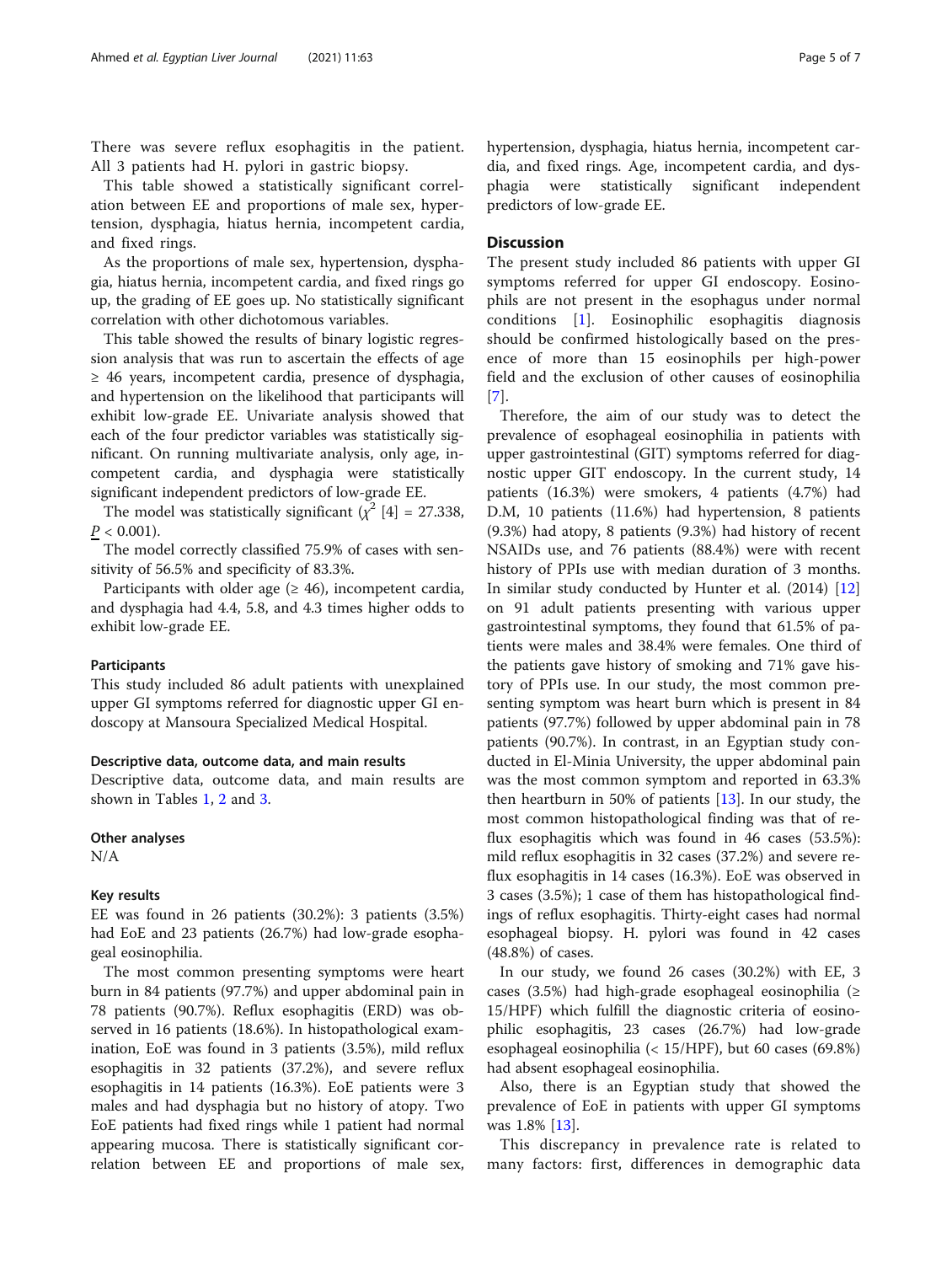In our study, the 3 cases of eosinophilic esophagitis were male, and their age range was from 34 to 73 years. One case was a smoker. All 3 cases had recent history of PPI use (for 2–4 months).

All 3 patients had dysphagia, upper abdominal pain, and heart burn. None had atopy nor peripheral eosinophilia.

Sawada et al.  $(2019)$  [[15\]](#page-6-0) analyzed a total of 106 patients with EoE and a median age of 46 years (range 41– 52). Similarly, the majority of patients were male (65%) and most patients (89%) had symptoms including dysphagia (69 %). However, heartburn and chest pain represented (25 and 15%), respectively, and 70% of patients had comorbidities of allergic diseases.

In agreement with our study, Fouad et al. (2018) [[13](#page-6-0)] had found that EoE is more common in males than in females (3:1) with mean age  $34.3 \pm 6.0$  years. But no one was smoker and all had normal stomach and duodenal endoscopic findings.

In the present study, reflux esophagitis (ERD) was observed in 18% by endoscopy while by biopsy, we found mild reflux esophagitis in 37.2% and severe reflux esophagitis in 16.3% in spite of normal appearing mucosa.

So, it is suggested to obtain an endoscopic biopsy in spite of normal appearing lower esophageal mucosa in patients with GERD symptoms, in those with incompetent cardia, in those who are currently smoking, or in those with hiatus hernia, particularly in male patients.

In our study, we found statistically significant correlation between EE and proportions of male sex, hypertension, dysphagia, hiatus hernia, incompetent cardia, and fixed rings.

Also age, incompetent cardia, and dysphagia were statistically significant independent predictors of low-grade EE.

Similarly, Ravi et al. 2011 [\[16\]](#page-6-0) found that patients with low-grade esophageal eosinophilia were older  $(48 \pm 2.1)$ and showed a male predominance. Dysphagia was the most common presenting symptom as present in 83% of patients, and the fixed esophageal rings was the most common endoscopic finding, as seen in 37% of patients.

In the current study, the fixed rings (trachealization) were present in 6 patients (7%): 2 of them were diagnosed to have EoE and the other 4 patients had low-grade EE. This can be explained by that the fixed rings are nonpathognomonic as mentioned by Braunberger et al. (2020) [[17](#page-6-0)]. Our 3 EoE cases had recent history of PPI use (for 2– 4 months) with no improvement of their symptoms which exclude PPI-responsive esophageal eosinophilia (PPI-REE) as there are no significant clinical, histological, and endoscopic characteristics that distinguish PPI-REE from EoE (Eluri and Dellon 2015) [\[18\]](#page-6-0) despite the efficacy of PPI as stated by Young, 2020 [\[19](#page-6-0)].

## Limitations

Considering the limited subjects, only 86 patients were included in the study, so our results should be interpreted with caution. Further studies are needed to evaluate patients with low-grade eosinophilia.

#### Interpretation

Our results should be interpreted with caution because of several limitations. We recruited 86 patients in this study, and the sample size is relatively small which may restrict the subgroups analysis. All participants were from Mansoura Specialized Medical Hospital which may not stand for all the Egyptian population.

#### Generalizability

The fundamental experiments should be further conducted to validate our results and explore the possible mechanism.

## Conclusion

EE was found in 26 patients (30.2%): 3 patients (3.5%) had EoE and 23 patients (26.7%) had low-grade EE. EoE prevalence has evolved in the last 2 decades and varies according to different population. Many predictors for low-grade EE has been identified but still its clinical significance is not clearly defined and further studies are recommended.

#### Abbreviations

EE: Esophageal eosinophilia; EoE: Eosinophilic esophagitis; GERD: Gastroesophageal reflux disease; ERD: Erosive reflux disease; NERD: Non-erosive reflux disease; GI: Gastrointestinal; HPF: High-power field; H&E: Hematoxylin and eosin; DM: Diabetes mellitus; PPI: Proton pump inhibitor; PPI-REE: PPIresponsive esophageal eosinophilia; EGE: Eosinophilic gastroenteritis

#### Acknowledgements

Thanks to every person who shared in this work.

#### Authors' contributions

NAFA: manuscript review, editing, design, and publishing. HAMA: literature search, clinical follow-up, and statistics. DAAI: histopathological studies. IAEE: idea of the study and data collection. All authors have read and approved the manuscript.

#### Funding

Not applicable.

#### Availability of data and materials

The datasets used and/or analyzed during the current study are available from the corresponding author on reasonable request.